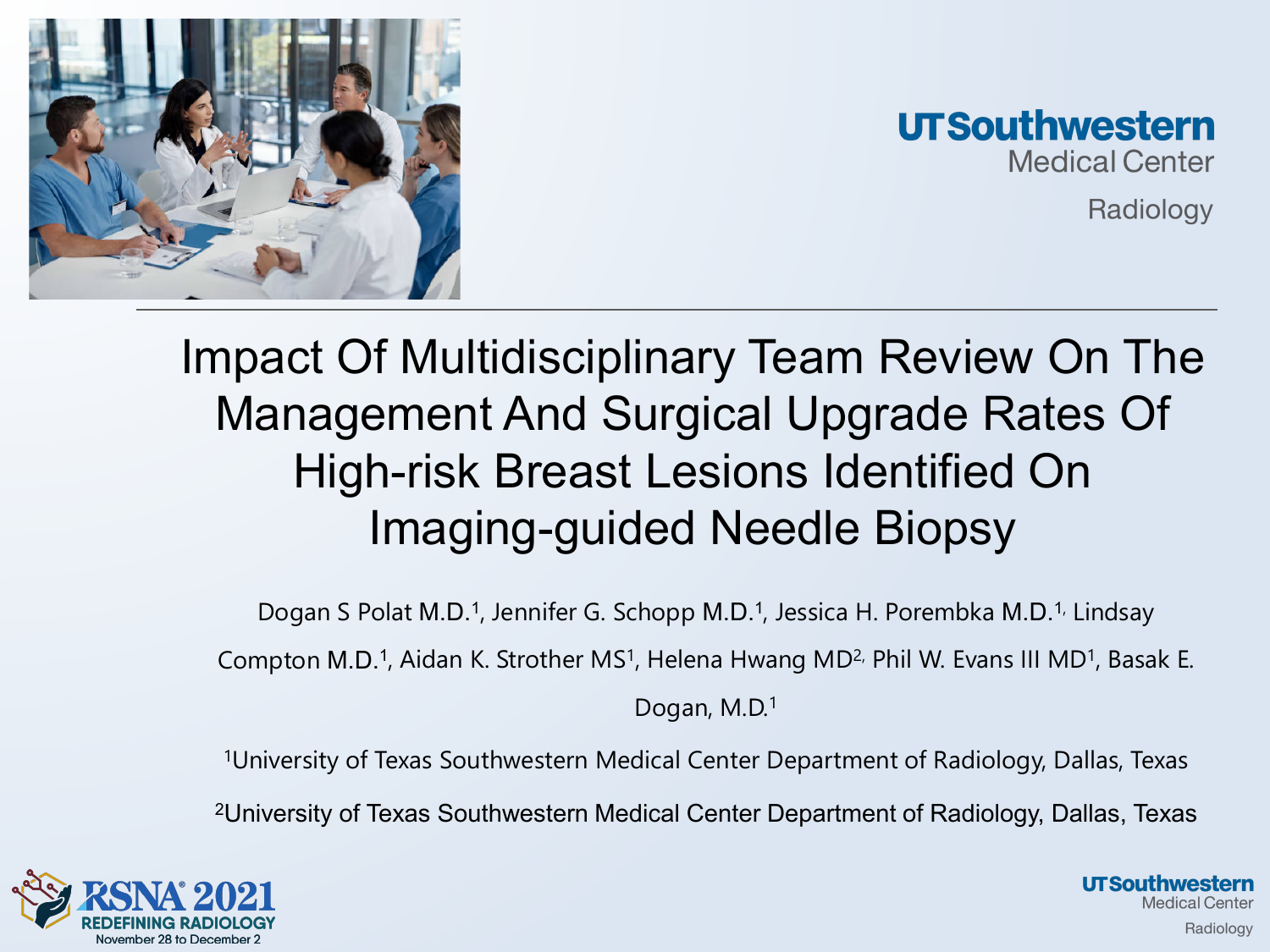# Purpose

To compare the surgical excision, cancer upgrade and chemoprophylaxis rates before (01/01/2014- 07/31/2018) and after (08/01/2018- 05/31/2021) the implementation of multidisciplinary management review (MDC) to guide the management of high-risk breast lesions in our institution.

### **MDC Process**

- All atypical ductal hyperplasia (ADH), lobular neoplasia (LCIS and ALH), atypical papillary lesion and radial scars were reviewed in MDC comprising dedicated breast pathologists, radiologists, surgical oncologist and genetic counselor.
- Lesion imaging features, size, sampling adequacy, pathologic severity and extent of atypia (single vs multiple foci involved), patient's personal risk facors and cancer hisoty was reviewed.
- A consensus management recommendation was made that includes

**I** IT Southwestern

Medical Center Radiology

- Excision vs observation
- Chemoprophylaxis vs none

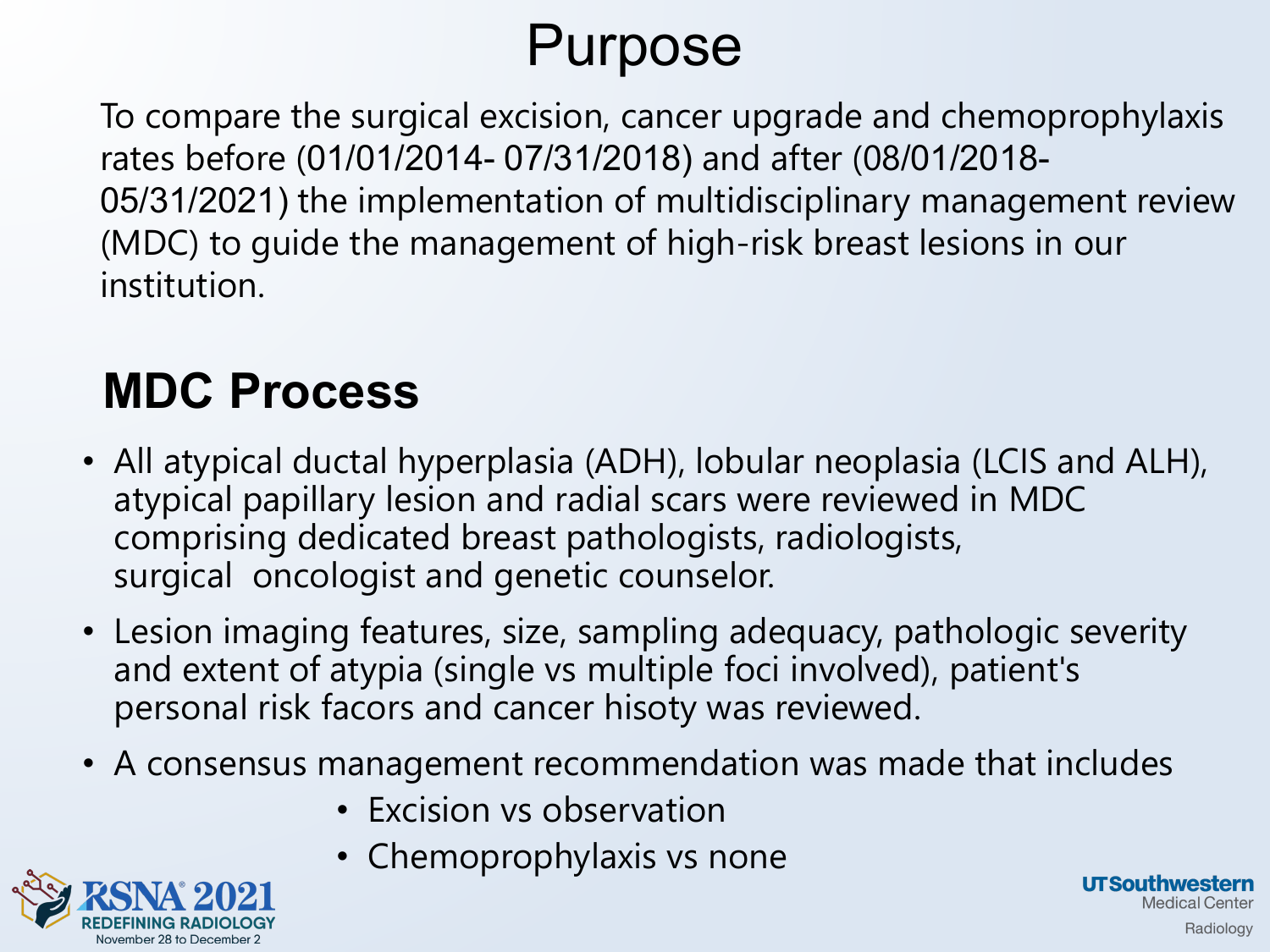### Inclusion Criteria - Study Population



|                       |            | N   | $\%$ |
|-----------------------|------------|-----|------|
| Biopsy                | <b>MRI</b> | 102 | 14.4 |
| Modality*             | Stereo     | 443 | 62.5 |
|                       | US         | 164 | 23.1 |
| Lesion Size           | <1         | 355 | 50.6 |
| (cm)                  | $>=1$      | 347 | 49.4 |
| Needle Gauge          | $ $ <10G   | 530 | 73.1 |
|                       | $>=10G$    | 195 | 26.9 |
| $\mathsf N$ of cores  | $ $ < 12   | 357 | 49.6 |
|                       | $>=12$     | 363 | 50.4 |
| Family Hx             | No         | 493 | 66.3 |
|                       | Yes        | 251 | 33.7 |
| <b>Current Breast</b> | No         | 644 | 86.8 |
| CА                    | Yes        | 98  | 13.2 |
| History of            | No         | 615 | 82.6 |
| breast cancer         | Yes        | 130 | 17.4 |

REDEFINING RADIOLOGY

November 28 to December 2

|                          |                                 | IN  | $\%$ |
|--------------------------|---------------------------------|-----|------|
| <b>Mammo Density</b>     | A - Fatty                       | 9   | 1.2  |
|                          | B - Scattered Areas of          | 378 | 51.3 |
|                          | Density                         |     |      |
|                          | C - Heterogenously              | 313 | 42.5 |
|                          | Dense                           |     |      |
|                          | D - Extremely Dense             | 37  | 5    |
| Detection Modality Mammo |                                 | 519 | 69.9 |
|                          | MRI                             | 109 | 14.7 |
|                          | US                              | 115 | 15.5 |
| Lesion Type Rad          | <b>Architectural distortion</b> | 72  | 9.7  |
|                          | Asymmetry                       | 20  | 2.7  |
|                          | Calcification                   | 381 | 51.1 |
|                          | Mass                            | 199 | 26.7 |
|                          | Mass like enhancement           | 35  | 4.7  |
|                          | Nonmass like                    | 39  | 5.2  |
|                          | enhancement                     |     |      |

**UTSouthwestern** 

**Medical Center** 

\*38 lesions underwent excisional biopsy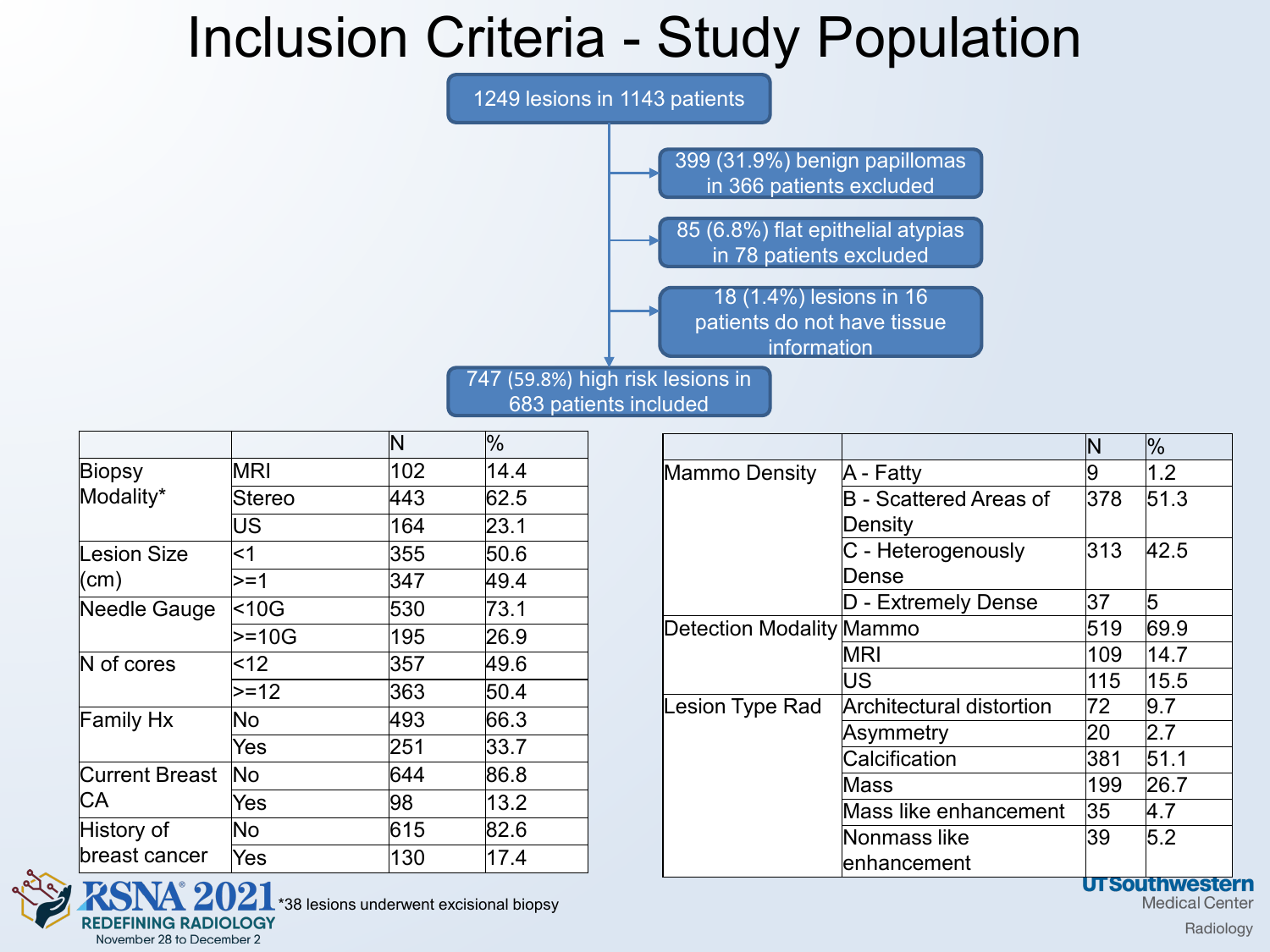Tumor Board, Surgery and Upgrade Distribution by Lesion



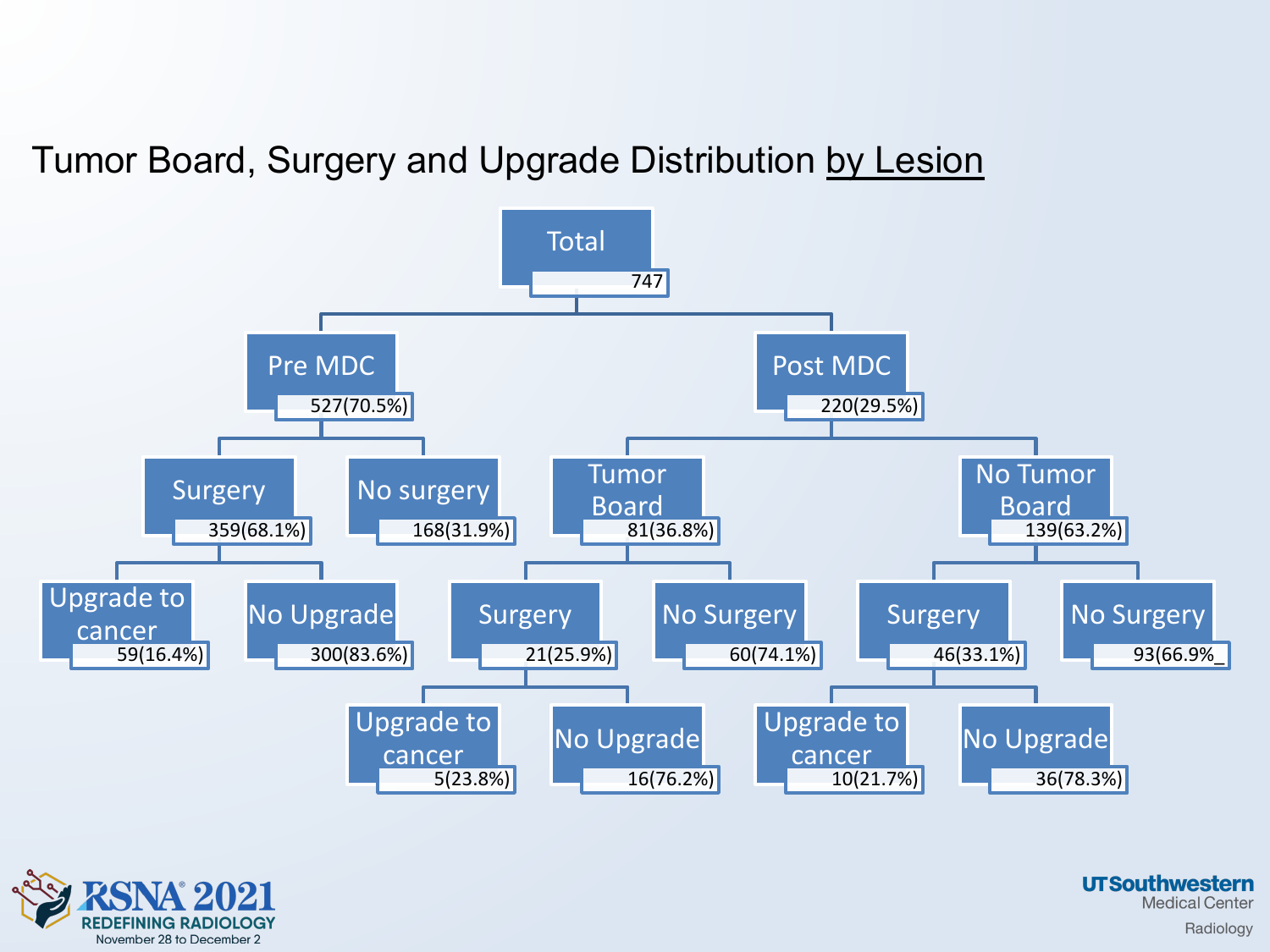**Comparison of surgical excision and cancer upgrade rates of high-risk lesions diagnosed at core needle biopsy before and after the implementation of multidisciplinary clinic review**

|                       |          |               |       | <b>MDC</b> Intervention |       | P value | Odds Ratio (95% CI) |
|-----------------------|----------|---------------|-------|-------------------------|-------|---------|---------------------|
|                       |          |               | Pre   | Post                    | Total |         |                     |
| Surgical              | No       | N             | 168   | 153                     | 321   | < 0.001 | $0.2(0.1-0.3)$      |
| excision              |          | %             | 31.9% | 69.5%                   | 43.0% |         |                     |
|                       | Yes      | N             | 359   | 67                      | 426   |         |                     |
|                       |          | %             | 68.1% | 30.5%                   | 57.0% |         |                     |
|                       | Total    | N             | 527   | 220                     | 747   |         |                     |
| Upgrade to            | Benign   | N             | 300   | 52                      | 352   | 0.3     | $1.5(0.8-2.8)$      |
| cancer*               |          | %             | 83.6% | 77.6%                   | 82.6% |         |                     |
|                       | Invasive | N             | 59    | 15                      | 74    |         |                     |
|                       | l+DCIS   | $\%$          | 16.4% | 22.4%                   | 17.4% |         |                     |
|                       | Total    | N             | 359   | 67                      | 426   |         |                     |
| Chemo                 | No       | $\mathsf{N}$  | 382   | 162                     | 544   | 0.028   | $1.5(1.1-2.3)$      |
| prophylaxis           |          | $\frac{9}{6}$ | 81.3% | 73.6%                   | 78.8% |         |                     |
| $(\dot{\phantom{a}})$ | Yes      | $\mathsf{N}$  | 88    | 58                      | 146   |         |                     |
|                       |          | %             | 18.7% | 26.4%                   | 21.2% |         |                     |
|                       | Total    | $\mathsf{N}$  | 470   | 220                     | 690   |         |                     |

Chemoprophylaxis info is missing for 47 patients

Surgical excision rate significantly decreased after implementation of MDC. There was no change in surgical upgrade rate to cancer (\*invasive cancer or ductal carcinoma in situ). Chemoprophylaxis use increased significantly after implementation of MDC

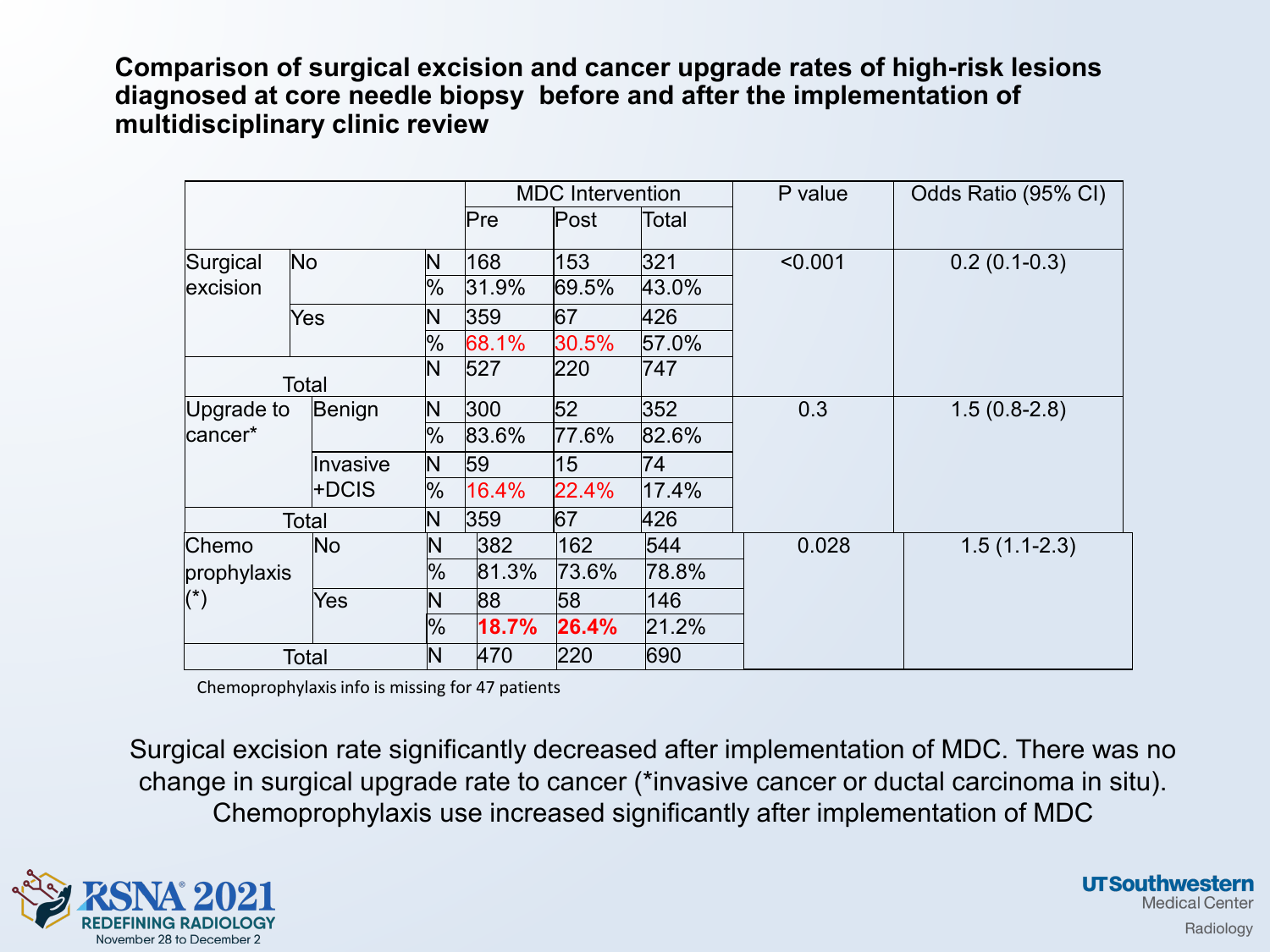|                        |         |   |                 | Surgery          |       |       | <b>Odds Ratio</b> |
|------------------------|---------|---|-----------------|------------------|-------|-------|-------------------|
|                        |         |   | No              | Yes              | Total |       | (95% CI)          |
| <b>MDC</b>             | No      |   | 43              |                  | 44    | 0.001 | 50.6              |
| <b>Recomme Surgery</b> |         |   | $\%$ 97.7% 2.3% |                  | 100%  |       | $(6.3 - 407.1)$   |
| ndation                | Surgery |   |                 |                  | 37    |       |                   |
|                        |         | ℅ |                 | 45.9% 54.1% 100% |       |       |                   |
| Total                  |         |   | 60              |                  | 81    |       |                   |

#### **Overall compliance:**

#### **43+20(63)/81 (77.7%)**

While compliance was high for 'no surgery' decision by MD, it was low for surgery decision.

|            |                            |                | Odds<br>Chemoprevention<br>$\sf P$ |            |       |             |                     |                    |
|------------|----------------------------|----------------|------------------------------------|------------|-------|-------------|---------------------|--------------------|
|            |                            |                | No                                 | Yes        | Total |             | Ratio               |                    |
|            |                            |                |                                    |            |       |             | $(95\% \text{ Cl})$ |                    |
| <b>MDC</b> | Follow up                  |                | $N$ 33                             |            | 36    | $0.001$ N/A |                     |                    |
| Recom      |                            |                | $\%$ 91.7%                         | 8.3%       | 100%  |             |                     |                    |
|            | $ $ mendat $ $ Follow-up & | N6             |                                    |            |       |             |                     | $33+2+27+3(65)/81$ |
| lion       | Chemoprevention            |                | $\frac{9}{6}$ 75.0%                | 25.0% 100% |       |             |                     | (80.2%)            |
|            | Surgery                    |                | N 27                               |            | 34    |             |                     |                    |
|            |                            |                | $\%$ 79.4%                         | 20.6% 100% |       |             |                     |                    |
|            | Surgery &                  | N <sub>0</sub> |                                    |            |       |             |                     |                    |
|            | Chemoprevention $\%$ 0.0%  |                |                                    | 100%       | 100%  |             |                     |                    |
| Total      |                            |                | N 66                               | 15         | 81    |             |                     |                    |

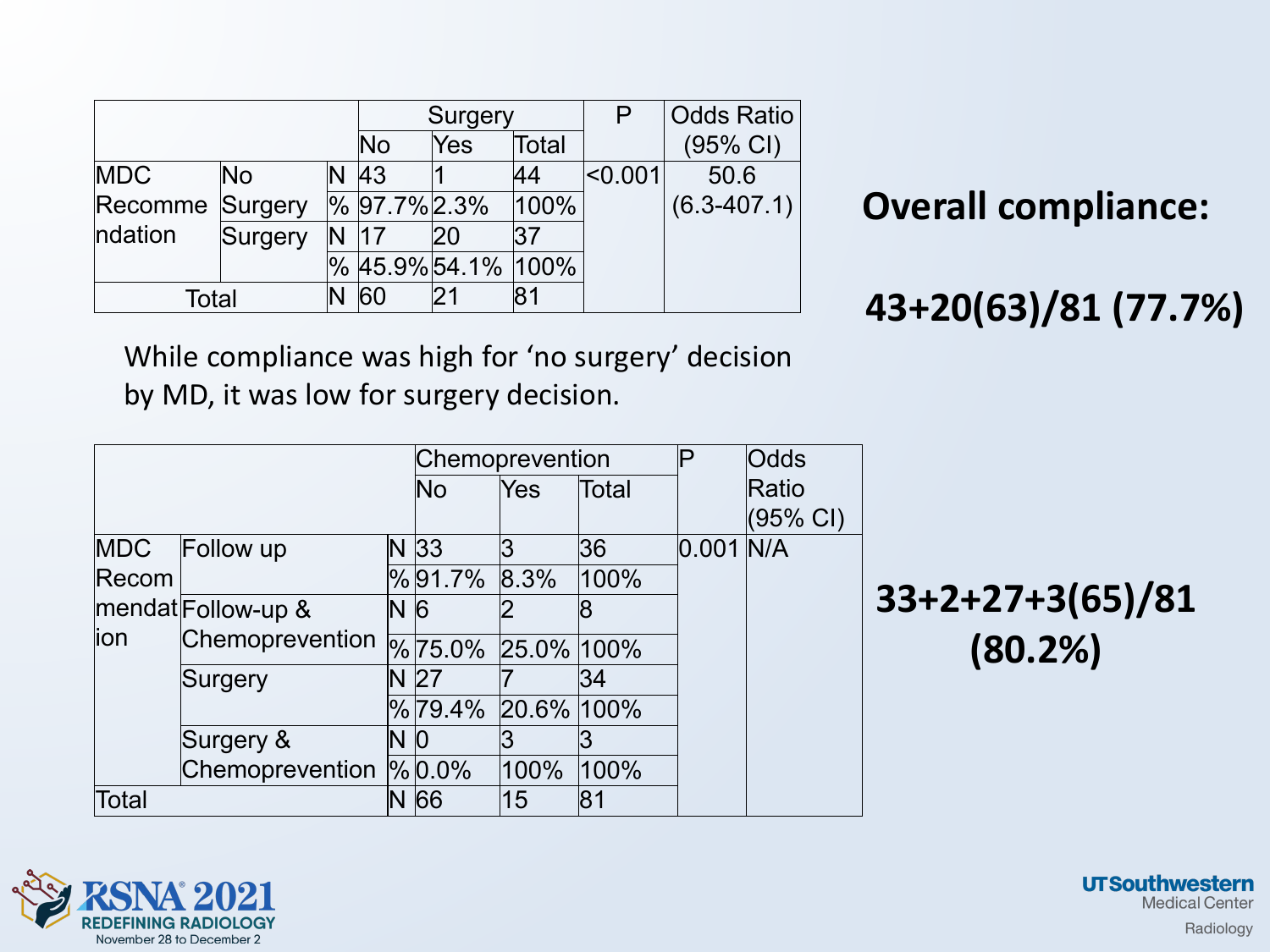### MDC board status and MDC surgery Recommendation by high risk lesion type

|             |                                            |      |     | Sent to MDC board       |                         | P      | Odds              |
|-------------|--------------------------------------------|------|-----|-------------------------|-------------------------|--------|-------------------|
|             |                                            |      | Νo  | Yes                     | Total                   |        | Ratio<br>(95% CI) |
| High Risk   | Atypical ductal                            | N    | 45  | 33                      | 78                      | < 0.00 | N/A               |
|             | lesion type hyperplasia<br>(ADH)           |      |     |                         | % 57.7% 42.3% 100.0%    | 1      |                   |
|             | Atypical lobular                           | N.   | 22  | 25                      | 47                      |        |                   |
|             | hyperplasia<br>(ALH)                       |      |     |                         | %  46.8%  53.2%  100.0% |        |                   |
|             | Atypical                                   | N    | 2   | 3                       | 5                       |        |                   |
|             | papilloma (AP)<br>Lobular<br>carcinoma in- | $\%$ |     |                         | 40.0% 60.0% 100.0%      |        |                   |
|             |                                            | N    | 13  | 10                      | 23                      |        |                   |
| situ (LCIS) |                                            |      |     | %  56.5%  43.5%  100.0% |                         |        |                   |
|             | Radial scar (RS)N                          |      | 57  | 10                      | 67                      |        |                   |
|             |                                            |      |     |                         | % 85.1% 14.9% 100.0%    |        |                   |
| Total       |                                            | N    | 139 | 81                      | 220                     |        |                   |

|                                               |                                  |    | <b>MDC Surgery</b> |           |              | P     | <b>Odds</b> |
|-----------------------------------------------|----------------------------------|----|--------------------|-----------|--------------|-------|-------------|
|                                               |                                  |    | Recommendation     |           |              | Ratio |             |
|                                               |                                  |    | No                 | Yes       | Total        |       | (95% CI)    |
| High                                          | Atypical ductal                  | N  | 19                 | 14        | 33           | 0.04  | N/A         |
| Risk<br>llesion                               | hyperplasia (ADH) %              |    | 57.6%              | 42.4<br>% | 100.0%       |       |             |
| type<br>Atypical lobular<br>hyperplasia (ALH) | ΙN                               | 18 |                    | 25        |              |       |             |
|                                               |                                  | %  | 72.0%              | 28.0<br>% | 100.0%       |       |             |
|                                               | Atypical papilloma N<br>$ $ (AP) |    | O                  | 3         | 3            |       |             |
|                                               |                                  | %  | $0.0\%$            | %         | 100.0 100.0% |       |             |
|                                               | LCIS - Lobular                   | N  | 3                  |           | 10           |       |             |
|                                               | carcinoma in-situ<br>(LCIS)      | %  | 30.0%              | 70.0<br>% | 100.0%       |       |             |
|                                               | Radial scar (RS)                 | N  | 4                  | 16        | 10           |       |             |
|                                               |                                  | %  | 40.0%              | 60.0<br>% | 100.0%       |       |             |
| Total                                         |                                  | ΙN | 44                 | 37        | 81           |       |             |

-While atypical ductal hyperplasia, Atypical lobular hyperplasia, Atypical papilloma and Lobular carcinoma in-situ were sent to MDC, most of RS were not discussed in MDC.

-Of the radial scar and lobular carcinoma in-situ that were sent to MDC, 60% and 70% had surgery, respectively.

-All AP underwent surgery

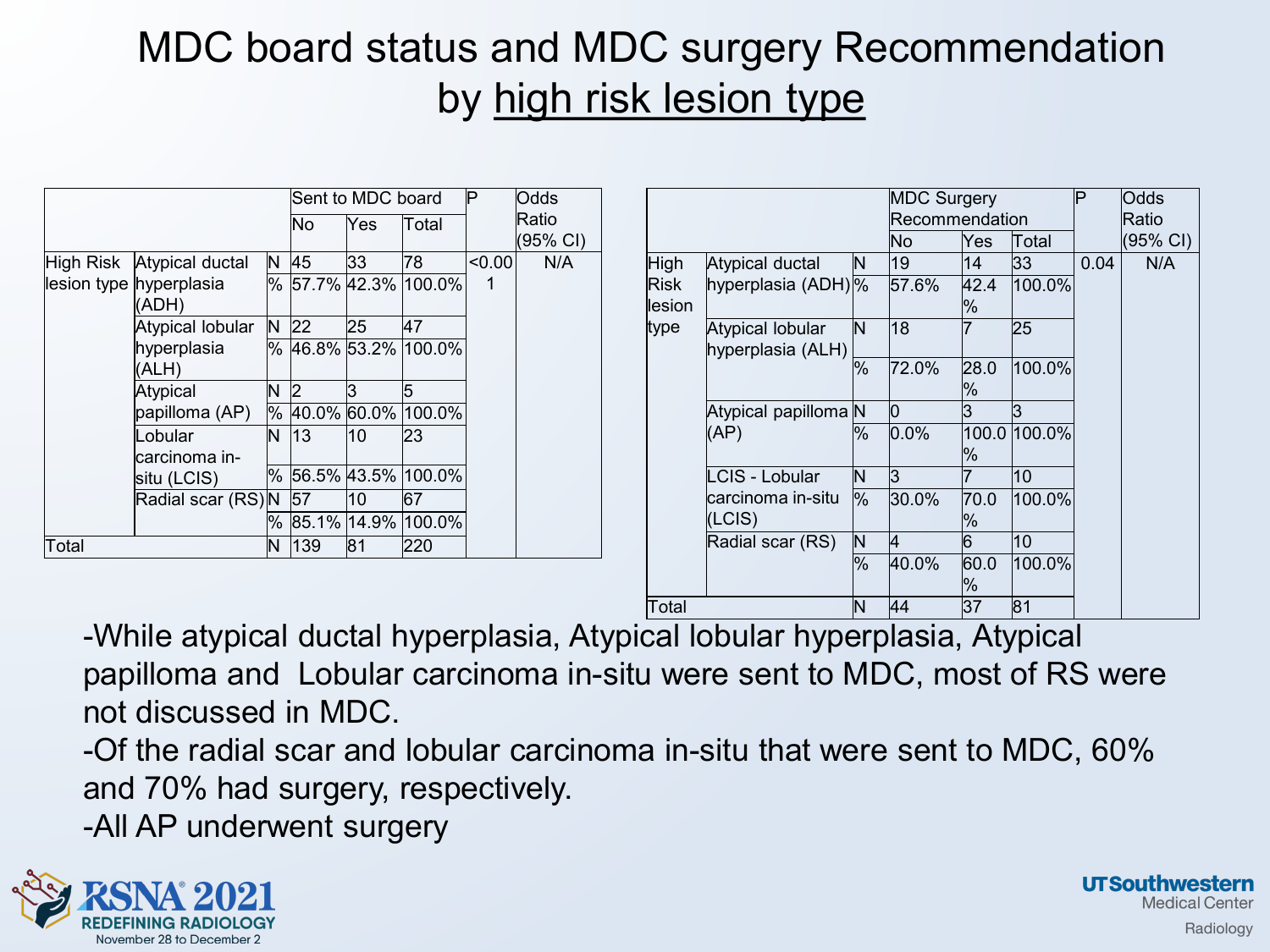### Association of lesion size with MDC review, MDC recommendation and Surgical excision

| <b>MDC</b> review<br>performed     | Mean<br>size(cm) | N   | P     |
|------------------------------------|------------------|-----|-------|
| No                                 | 2.1              | 132 | 0.027 |
| Yes                                | 1.2              | 74  |       |
| Total                              | 1.8              | 206 |       |
| <b>MDC Recommendation</b>          |                  |     |       |
| Observation                        | $0.8\,$          | 39  | 0.001 |
| Excision                           | 1.7              | 35  |       |
| Total                              | 1.2              | 74  |       |
| Surgery performed after MDC review |                  |     |       |
| No                                 | 1.1              | 54  | 0.017 |
| Yes                                | 1.7              | 20  |       |
| Total                              | 1.2              | 74  |       |

-Larger lesions were more likely to bypass MDC review and directly undergo surgery.

- Mean size of lesions recommended for excision and and performed following recommendation were higher

16 (45.7%) of 35 lesions MDC recommended surgery however observation was performed 1 (2.6%) of 39 lesions MDC recommended observation but surgery performed instead.

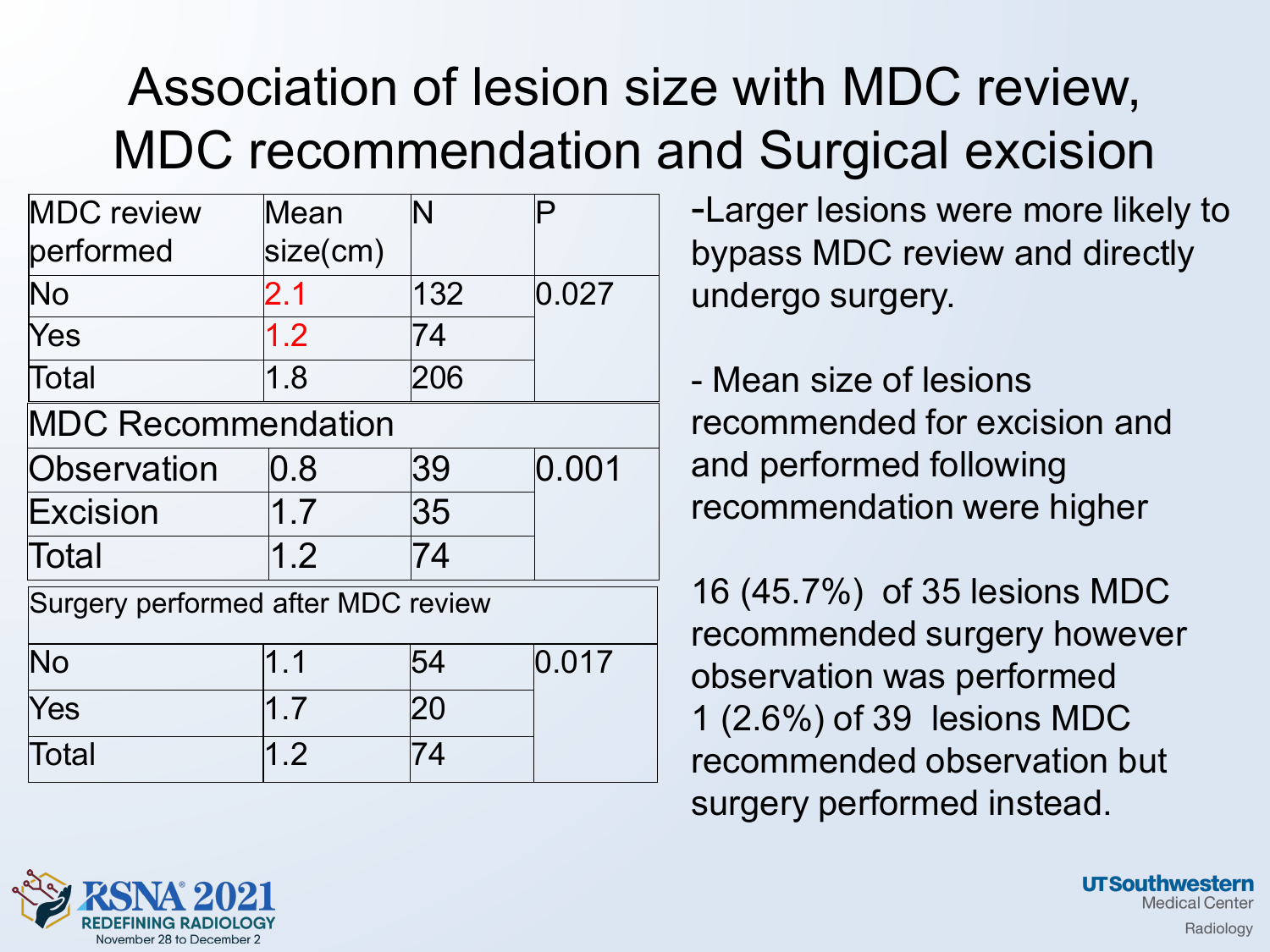

#### Example Case



| <b>Imaging</b> | •5mm amorphous calcifications in the left breast are suspicious and 7mm coarse heterogeneous<br>calcifications in the right breast.                                                                                                                                                                                              |
|----------------|----------------------------------------------------------------------------------------------------------------------------------------------------------------------------------------------------------------------------------------------------------------------------------------------------------------------------------|
| <b>Biopsy</b>  | •Left breast, calcifications, 12:00, 5 cm from nipple, stereotactic core biopsy: A single terminal duct<br>with atypical ductal hyperplasia<br>•Right breast, calcifications, 1:00, 5 cm from nipple, stereotactic core biopsy: -Multiple cores with<br>atypical ductal hyperplasia (ADH) bordering on ductal carcinoma in-situ, |
| <b>MDC</b>     | •Recommendation : excise right breast and to observe left breast. Patient opted to<br>have both areas removed                                                                                                                                                                                                                    |
| Surgery        | •Left breast: Ductal carcinoma in situ, 3-4 scattered foci (largest focus 3 mm), low grade<br>•Right breast: Few (3-4) scattered foci of residual atypical ductal hyperplasia                                                                                                                                                    |